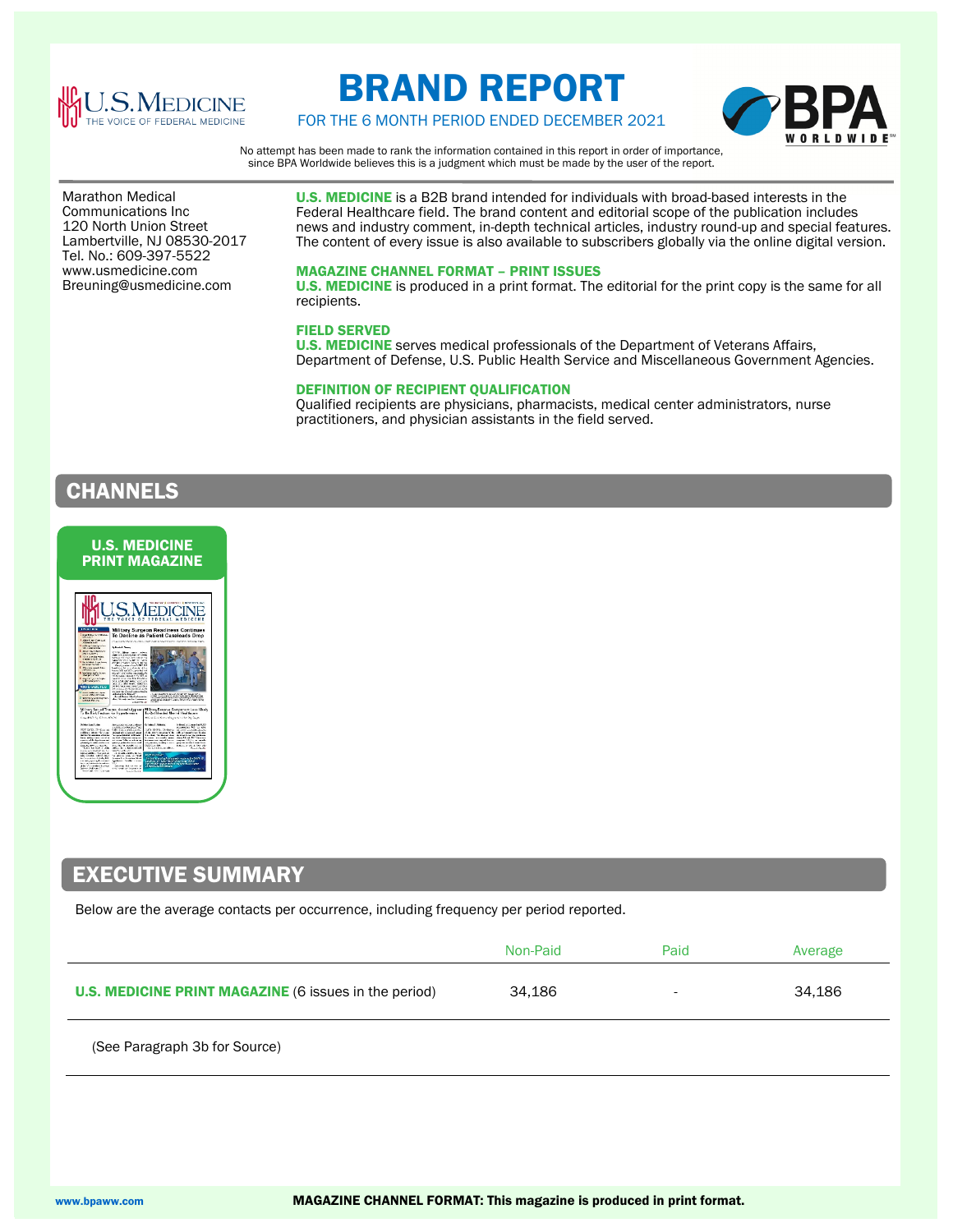| <b>AVERAGE NON-QUALIFIED CIRCULATION</b>     |        |         |
|----------------------------------------------|--------|---------|
| Non-qualified<br>Not Included Elsewhere      | Copies |         |
| <b>Other Paid Circulation</b>                |        |         |
| <b>Advertiser and Agency</b>                 | 350    | Iı<br>S |
| Allocated for Trade Shows<br>and Conventions |        | А<br>Е  |
| All Other                                    | 3,312  | А<br>S  |
| <b>TOTAL</b>                                 | 3,662  |         |
|                                              |        |         |

| <b>1. AVERAGE QUALIFIED CIRCULATION BREAKOUT FOR PERIOD</b>                      |                           |  |          |           |                   |                                              |
|----------------------------------------------------------------------------------|---------------------------|--|----------|-----------|-------------------|----------------------------------------------|
|                                                                                  | Total<br>Qualified        |  | Non-Paid | Qualified | Oualified<br>Paid |                                              |
| Qualified<br>Circulation                                                         |                           |  |          |           |                   | Copies Percent Copies Percent Copies Percent |
| Individual                                                                       | 34,186 100.0 34,186 100.0 |  |          |           |                   |                                              |
| Sponsored<br>Individually<br>Addressed                                           |                           |  |          |           |                   |                                              |
| Membership<br><b>Benefit</b>                                                     |                           |  |          |           |                   |                                              |
| Multi-Copy Same<br>Addressee                                                     |                           |  |          |           |                   |                                              |
| Single Copy Sales                                                                |                           |  |          |           |                   |                                              |
| <b>TOTAL</b><br><b>OUALIFIED 34.186 100.0 34.186 100.0</b><br><b>CIRCULATION</b> |                           |  |          |           |                   |                                              |

| 2. QUALIFIED CIRCULATION BY ISSUES FOR PERIOD<br>Total |           |  |  |  |  |
|--------------------------------------------------------|-----------|--|--|--|--|
| <b>2021 Issue</b>                                      | Qualified |  |  |  |  |
| July                                                   | 33,879    |  |  |  |  |
| August                                                 | 34,100    |  |  |  |  |
| September                                              | 34,116    |  |  |  |  |
| October                                                | 34,418    |  |  |  |  |
| November                                               | 34,217    |  |  |  |  |
| December                                               | 34,385    |  |  |  |  |
|                                                        |           |  |  |  |  |

| Business and Industry               | Total<br>Qualified | Percent<br>of Total | Physicians | <b>Pharmacists</b> | <b>Medical Center</b><br>Administrators | Nurse<br><b>Practitioners</b> | Physician<br>Assistants |
|-------------------------------------|--------------------|---------------------|------------|--------------------|-----------------------------------------|-------------------------------|-------------------------|
| Department of Veterans Affairs      | 28,163             | 82.3                | 19,790     | 5,615              | 70                                      | 1,905                         | 783                     |
| Department of Defense:              | 5,535              | 16.2                | 4,435      | 417                | 480                                     | 102                           | 101                     |
| Army                                | 1,352              | 4.0                 | 1,023      | 144                | 167                                     | 13                            | 5                       |
| Navy                                | 2,033              | 5.9                 | 1,785      | 94                 | 128                                     | 20                            | 6                       |
| Air Force                           | 2,150              | 6.3                 | 1,627      | 179                | 185                                     | 69                            | 90                      |
| U.S. Public Health Service (Note 1) | 519                | 1.5                 | 165        | 261                | $\overline{4}$                          | 81                            | 8                       |
| <b>TOTAL QUALIFIED CIRCULATION</b>  | 34,217             | 100.0               | 24,390     | 6,293              | 554                                     | 2,088                         | 892                     |

uard and Indian Health Service.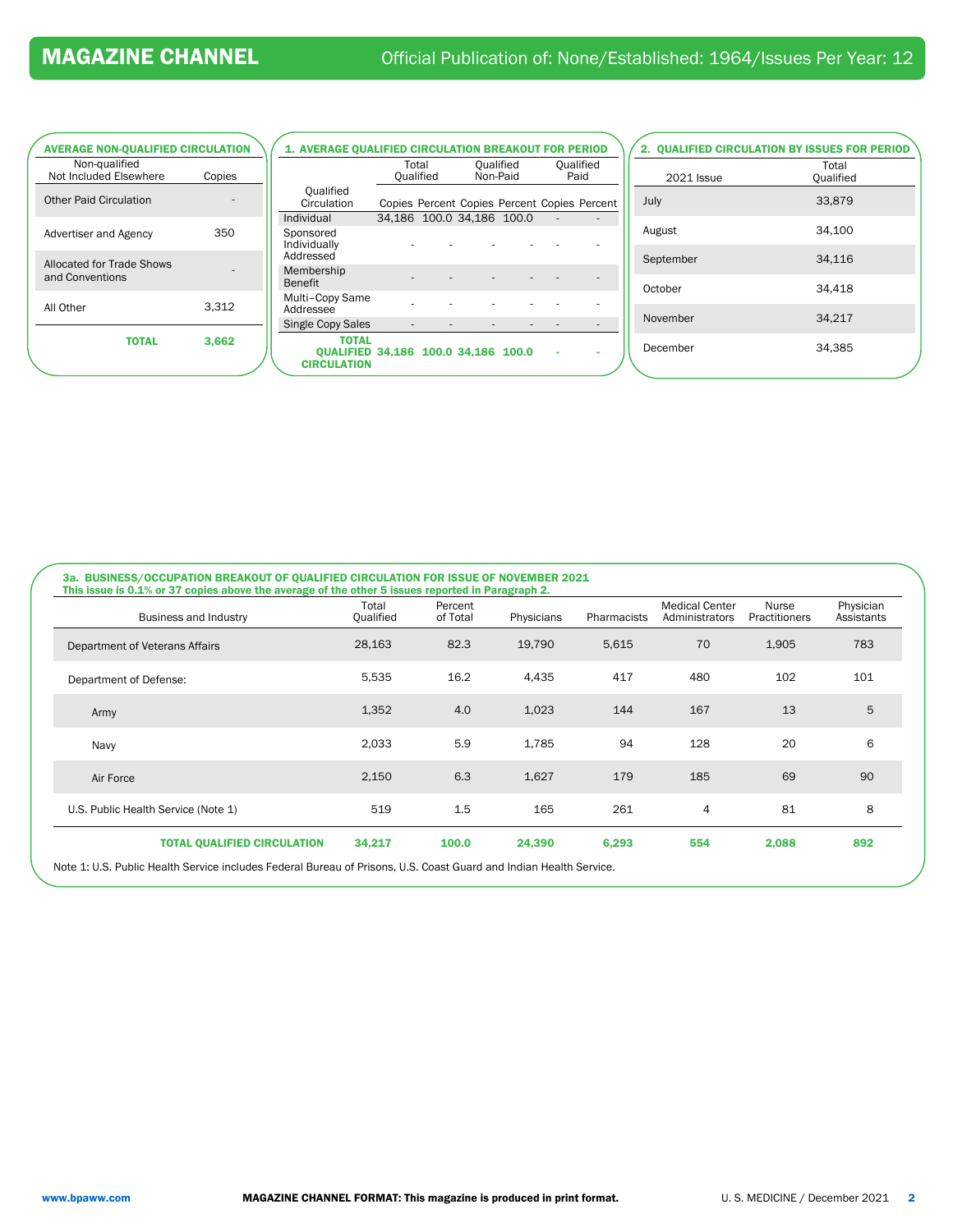|                                                                     | <b>Qualified Within</b>  |                          |                          |                          |                          |  |
|---------------------------------------------------------------------|--------------------------|--------------------------|--------------------------|--------------------------|--------------------------|--|
| <b>Qualification Source</b>                                         | 1 Year                   | 2 Years<br>3 Years       |                          | Total<br>Qualified       | Percent                  |  |
| Direct Request:                                                     |                          | $\blacksquare$           |                          |                          |                          |  |
| Request from recipient's company:                                   | 28,163                   | 5,535                    | 519                      | 34,217                   | 100.0                    |  |
| III. Membership Benefit:                                            | $\overline{\phantom{a}}$ | $\blacksquare$           | $\blacksquare$           | $\blacksquare$           |                          |  |
| IV. Communication (other than request):                             | $\blacksquare$           | $\blacksquare$           | $\blacksquare$           | -                        |                          |  |
| V. <b>TOTAL</b> - Sources other than above (listed alphabetically): | $\overline{\phantom{a}}$ | $\blacksquare$           | $\blacksquare$           | -                        |                          |  |
| Association rosters and directories                                 |                          | $\overline{\phantom{a}}$ | ٠                        | ۰                        |                          |  |
| <b>Business directories</b>                                         | $\overline{\phantom{a}}$ | $\overline{\phantom{a}}$ | $\overline{\phantom{a}}$ | $\overline{\phantom{a}}$ |                          |  |
| Manufacturer's, distributor's, and wholesaler's lists               | $\overline{a}$           | ٠                        | $\overline{\phantom{a}}$ | ۰                        | $\overline{\phantom{a}}$ |  |
| Other sources                                                       | $\overline{\phantom{a}}$ | $\overline{\phantom{a}}$ | $\overline{\phantom{a}}$ | $\overline{\phantom{a}}$ | $\overline{\phantom{a}}$ |  |
| VI. Single Copy Sales:                                              | $\blacksquare$           | $\blacksquare$           | $\overline{\phantom{0}}$ | $\blacksquare$           | $\blacksquare$           |  |
| <b>TOTAL QUALIFIED CIRCULATION</b>                                  | 28,163                   | 5,535                    | 519                      | 34,217                   | 100.0                    |  |
| <b>PERCENT</b>                                                      | 82.3                     | 16.2                     | 1.5                      | 100.0                    |                          |  |

### GEOGRAPHICAL BREAKOUT OF QUALIFIED CIRCULATION FOR ISSUE OF NOVEMBER 2021

| Region           | <b>Total Qualified</b> | Percent | Region                             | <b>Total Qualified</b>       | Percent                  |
|------------------|------------------------|---------|------------------------------------|------------------------------|--------------------------|
| New England      | 1,419                  | 4.1     | UNITED STATES                      | 33,759                       | 98.7                     |
| Middle Atlantic  | 2,299                  | 6.7     | U.S. Territories                   | 450                          | 1.3                      |
| East No. Central | 4,446                  | 13.0    | Canada                             | $\overline{\phantom{a}}$     | $\overline{\phantom{a}}$ |
| West No. Central | 2,579                  | 7.5     | Mexico                             | $\overline{\phantom{a}}$     | ٠                        |
| South Atlantic   | 8,410                  | 24.6    | Other International                | $\qquad \qquad \blacksquare$ | $\overline{a}$           |
| East So. Central | 2,455                  | 7.2     | APO/FPO                            | 8                            | ٠                        |
| West So. Central | 4,471                  | 13.1    |                                    |                              |                          |
| Mountain         | 2,551                  | 7.5     | <b>TOTAL QUALIFIED CIRCULATION</b> | 34,217                       | 100.0                    |
| Pacific          | 5,129                  | 15.0    |                                    |                              |                          |